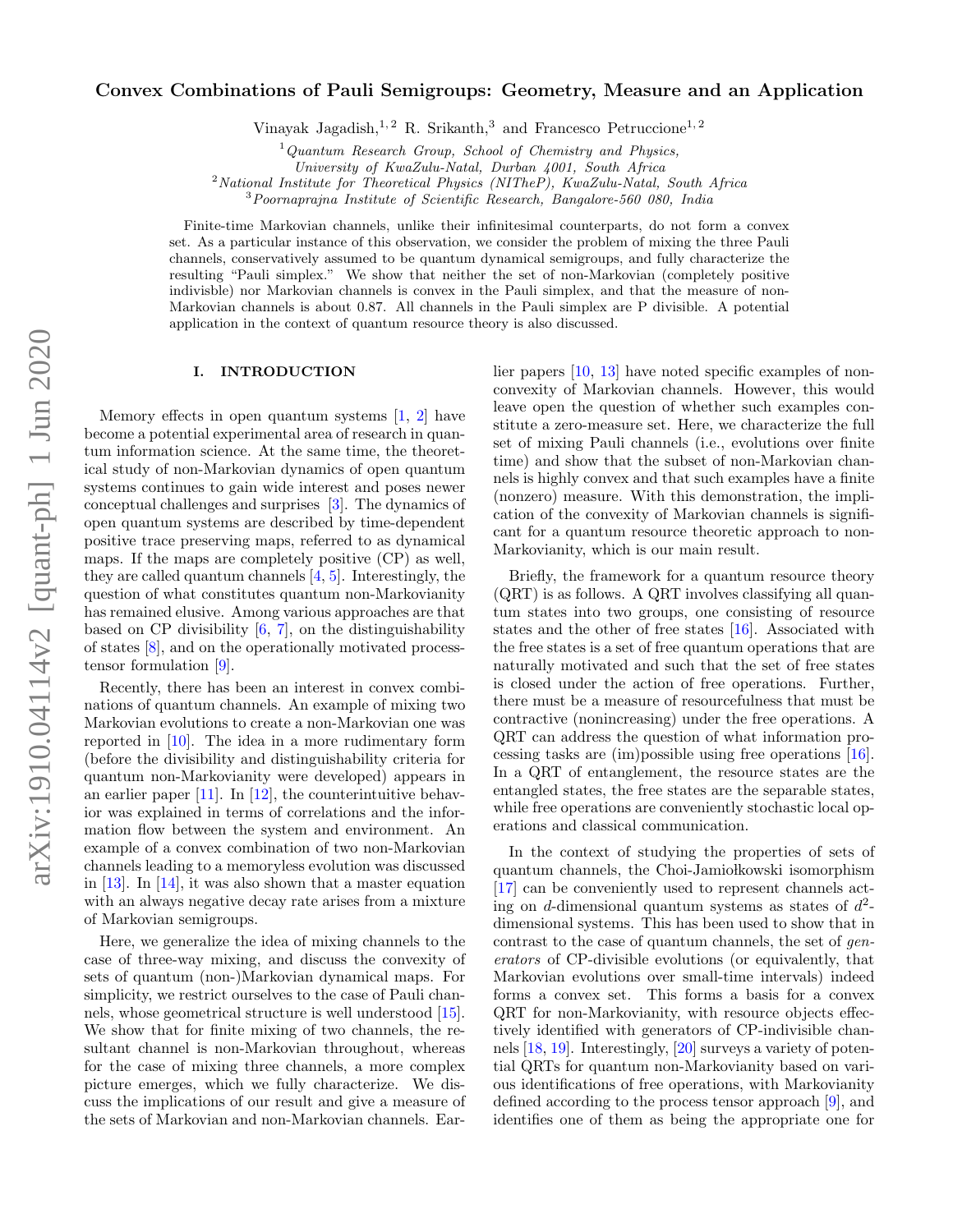quantum non-Markovianity.

In our framework for a QRT of quantum non-Markovianity, the CP-divisible channels correspond to the free states and the CP-indivisible channels to the resource states. The issue then is, what would be the appropriate free operations in this context, and is studied here. One might consider compositions of channels as a candidate for free operations. It is not hard to show that CP-divisible channels are closed under composition, denoted ◦.

However, the operation  $\circ$  as a free operation acting on CP indivisibility is not well defined. CP-indivisible channels can lead to entanglement with an environment, and hence their compositions will generally not lead to quantum channels. In this light, a natural candidate for free operations on the free states representing channels can be taken to be the action of forming convex combinations (i.e., mixing). Quantum channels are closed under mixing: given CP maps  $\mathcal{E}_1$  and  $\mathcal{E}_2$  mixed with fractions  $\alpha$  and  $(1 - \alpha)$ , the state  $(\alpha \mathcal{E}_1 + (1 - \alpha) \mathcal{E}_2)(\rho) =$  $\alpha \mathcal{E}_1(\rho) + (1 - \alpha) \mathcal{E}_2(\rho)$ , which is clearly a valid state throughout the domain of validity of  $\mathcal{E}_1$  and  $\mathcal{E}_2$ . All the same, the above results on nonconvexity suggest that a QRT for non-Markovianity identified with CP divisibility and free operations with convex combinations would not be possible.

In a convex QRT, the free states form a convex set. One may consider nonconvex QRTs corresponding to situations where the mixing is not available due to physical restrictions or such mixing is easily implementable and leads to resource states. A pertinent example here would be a QRT of non-Gaussianity, in the area of continuousvariable quantum information theory, where free operations taken to be Gaussian operations with adaptive feedforward, can produce a convex combination of Gaussian states, which is in general non-Gaussian [\[16\]](#page-4-15).

Alternatively, one might enlarge the set of free states to the convex hull of Gaussian states, which leads to a convex QRT of non-Gaussianity, where states outside the hull are considered as "genuinely non-Gaussian" [\[21\]](#page-4-20). In the present context, one might ask whether a suitable enlargement of the set of free states can lead to a convex QRT of non-Markovian channels, or whether a suitable restriction on free operations would lead to a non-convex QRT for non-Markovian channels.

In this light, one might consider whether other free operations may be considered to obtain a nonconvex QRT of CP indivisibility, such as local operations on the system, but their physical motivation is not clear. In the context of using convex combinations as free operations, one could still recover a QRT in this scenario, provided all the cases of nonconvexity could be "quarantined" into a zero-measure set. Thus, the main technical part of our paper is devoted to studying the geometric structure of the "Pauli simplex," obtained by mixing the dynamical semigroup realizations of the three Pauli channels. This will be seen to be a simple yet nontrivial instance suitable to answer the above question.

## II. CONVEX COMBINATION OF TWO CHANNELS

Consider the channel  $\mathcal E$  acting on a qubit, represented by the density matrix

$$
\rho = \frac{1}{2}(\mathbb{1} + a_i \sigma_i) = \frac{1}{2} \begin{pmatrix} 1 + a_3 & a_1 - ia_2 \\ a_1 + ia_2 & 1 - a_3 \end{pmatrix}.
$$
 (1)

The vector  $\mathbf{a} = (a_1, a_2, a_3)$ , with  $|\mathbf{a}| \leq 1$ , is the Bloch vector. Here, we consider Pauli channels which are unital, as defined by  $\mathcal{E}(\sigma_I) = \sigma_I$ , and  $\mathcal{E}(\sigma_i) = x_i \sigma_i$ , where  $\sigma_I = \mathbb{1}$  and  $\sigma_i$ 's are the Pauli matrices.

Consider the two Pauli channels  $\mathcal{E}_y^p(\rho) = (1 - p)\rho +$  $p\sigma_y \rho \sigma_y$  and  $\mathcal{E}_z^p(\rho) = (1-p)\rho + p\sigma_z \rho \sigma_z$ , where p is the decoherence parameter, where  $p = p(t)$  is any monotonically increasing function such that  $p(0) = 0$  and  $p(\infty) =$  $\frac{1}{2}$ . Conservatively, we choose p to be  $\left[1 - \exp(-rt)\right]/2$ , where  $r$  is a constant. This corresponds to a quantum dynamical semigroup (QDS), with a time-independent Lindblad generator. This choice of  $p$  ensuring a QDS is taken since a QDS is arguably the "most Markovian" according to many criteria, and would thus serve to emphasize the non-convexity result that we obtain. Note that we use the same  $p$  for each of the Pauli channels, making our study and analysis simple and interesting.

# <span id="page-1-0"></span>Theorem 1. Any finite degree of mixing of two Markovian (QDS) Pauli channels results in non-Markovianity.

For the case of  $a = 1$ , the channel is Markovian corresponding to the two positive eigenvalues  $1 \pm \nu$  where  $\nu = \frac{1-2q}{1-2p}$  $\nu = \frac{1-2q}{1-2p}$  $\nu = \frac{1-2q}{1-2p}$ . Theorem 1 can be proven by an argument based on generators, as discussed below.

Proof. Let us consider the convex combination of two channels as

<span id="page-1-2"></span>
$$
\mathcal{E}_*(p) = a\mathcal{E}_z^p + (1 - a)\mathcal{E}_y^p. \tag{2}
$$

The time-local generator  $L$  of a channel  $\mathcal{E}$ , is defined by  $\dot{\mathcal{E}} = L\mathcal{E}$ . Quite generally (barring the existence of noninvertibility), maps and generators for the channel are equivalent and interconvertible [\[7\]](#page-4-6).

The differential form of the channel can be evaluated to be

<span id="page-1-1"></span>
$$
L(\rho) = \sum_{k=X,Y,Z} \gamma_k (\sigma_k \rho \sigma_k - \rho), \tag{3}
$$

where  $\gamma_k$ 's are the decay rates. Note that we work in the Pauli basis  $\{\mathbb{1}, \sigma_i\}$ . The decay rate,  $\gamma_X$  turns out to be

$$
\gamma_X = -\left[\frac{(1-a)a(1-p)p}{(1-2p)[1-2(1-a)p](1-2ap)}\right]\dot{p}.
$$
 (4)

For any choice of  $a \in (0, 1)$ , it is clear that  $\gamma_X$  is always negative, since expression with the square brackets and  $\dot{p}$  in the right-hand side of this equation are positive. This implies that the mixing of any two Markovian Pauli channels produces a channel which is non-Markovian. A similar result follows for the other convex combinations of any other pair of Pauli channels as well.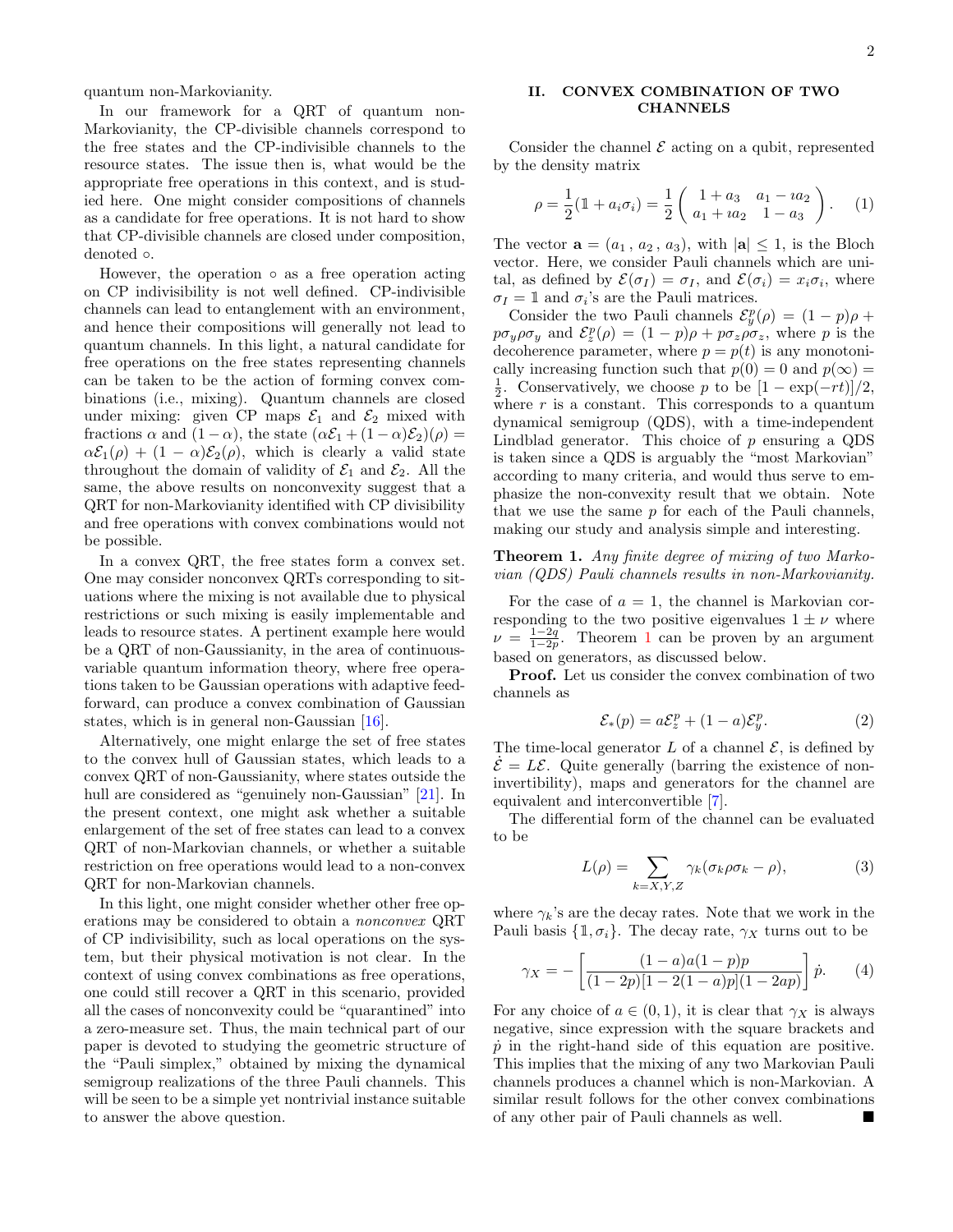# III. CONVEX COMBINATION OF THREE **CHANNELS**

Here, we consider the simplex obtained by arbitrary convex combinations of the three Pauli channels, which are assumed to have a QDS form and the same decay rate c. A general three-way mixture is described by

$$
\tilde{\mathcal{E}}_*(p) = a\mathcal{E}_x^p + b\mathcal{E}_y^p + c\mathcal{E}_z^p,\tag{5}
$$

with  $a + b + c = 1$  and  $\mathcal{E}_x^p(\rho) = (1 - p)\rho + p\sigma_x\rho\sigma_x$ . We shall call this the Pauli simplex. This is an equilateral triangle, whose vertices are QDS Pauli channels having a constant decay rate.

The differential form of the channel follows to be of the same form as in Eq.  $(3)$ , with the decay rates being

<span id="page-2-0"></span>
$$
\gamma_X = \left(\frac{1-b}{1-2(1-b)p} + \frac{1-c}{1-2(1-c)p} - \frac{1-a}{1-2(1-a)p}\right) \frac{\dot{p}}{2}
$$

$$
\gamma_Y = \left(\frac{1-a}{1-2(1-a)p} + \frac{1-c}{1-2(1-c)p} - \frac{1-b}{1-2(1-b)p}\right) \frac{\dot{p}}{2}
$$

$$
\gamma_Z = \left(\frac{1-a}{1-2(1-a)p} + \frac{1-b}{1-2(1-b)p} - \frac{1-c}{1-2(1-c)p}\right) \frac{\dot{p}}{2}.
$$
(6)

For arbitrary choices of  $a, b$  and  $c,$  it can be seen that in general one or more of the decay rates can become negative, implying the CP indivisibility (and thus non-Markovian nature) of the channel. The following result holds.

**Theorem 2.** In the Pauli simplex,  $(a)$  neither the set of Markovian channels nor that of non-Markovian (CPindivisble) maps is convex; (b) all channels are P divisible, i.e., Markovian according to the distinguishability criterion.

**Proof.** The proof of (a) follows readily from Fig. [1,](#page-3-0) derived in the following section. Here, the Markovian set is seen to constitute a curved-edge (horn) triangle within the Pauli simplex and having its vertex angles of  $0^{\degree}$ . To prove (b), we note that in Eq. [\(6\)](#page-2-0), the decay rate expressions have the form

<span id="page-2-1"></span>
$$
\gamma_X(a, b, c) = -f(a, p) + f(b, p) + f(c, p) \n\gamma_Y(a, b, c) = f(a, p) - f(b, p) + f(c, p) \n\gamma_Z(a, b, c) = f(a, p) + f(b, p) - f(c, p),
$$
\n(7)

where  $f(\alpha, p) \ge 0$  for all  $p \in [0, \frac{1}{2})$  and  $\alpha \in \{a, b, c\}$ . The the sum  $\gamma_i + \gamma_j$ , i,  $j = X, Y, Z, i \neq j$  is always positive, even though an individual rate may be negative. For example,  $\gamma_X + \gamma_Y = 2f(c, p) \geq 0$ . This implies that the dynamics obtained by the mixing is P divisible and in the qubit context, is equivalent to Markovianity according to the Breuer-Laine-Piilo distinguishability criterion  $[10]$ .

# IV. MEASURE OF (NON-)MARKOVIAN MAPS IN THE PAULI TRIANGLE

The inherent three-way symmetry in the problem helps simplify the analysis.

<span id="page-2-2"></span>Lemma 1. If a channel obtained as a mixture of the three Pauli (QDS) channels is non-Markovian, then precisely one of the three rates  $\gamma_i$  is negative.

Proof. It follows from Eq.  $(7)$  at most one of the three decay rates can be negative. Next, note that  $\frac{df(\alpha,p)}{dp}$  =  $2(1-\alpha)^2$  $\frac{2(1-\alpha)}{(1-2(1-\alpha)p)^2} > 0$  for all p,  $\alpha$ . Thus, in a given rate  $\gamma_j$   $(j \in$  $\{X, Y, Z\}$ , two of the terms will produce a monotonic increase in rate, whereas the negative term will produce a monotonic decrease. Further, all rate components  $\gamma_i$ start at a positive value. For example,  $\gamma_Y(a, b, 1 - a$  $b, p = 0$ ) = 2*b*.

Now, suppose  $\gamma_Y$  is negative in some region, it follows from the considerations of the preceding paragraph that there is a  $p_0$  such that  $\gamma_X$  is negative for  $p \geq p_0$  and positive otherwise. That is, for  $p > p_0$ , we have  $f(b, p)$  $f(a, p) + f(c, p)$ , and it remains so for  $p \in [p_0, \frac{1}{2})$ . But, by that token, notice that  $\gamma_Y$  and  $\gamma_Z$  will always be positive throughout.

It follows from Lemma [1](#page-2-2) that the regions  $\mathcal{R}_X$ ,  $\mathcal{R}_Y$ , and  $\mathcal{R}_Z$  in the  $(a, b, c)$  parameter space, where  $\gamma_X$ ,  $\gamma_Y$ , and  $\gamma_Z$  turn negative, will be non-overlapping. In Fig. [1,](#page-3-0) the (convex) regions of negative rates are indicated by the corresponding symbol.

Theorem 3. The measure of non-Markovian maps in the Pauli simplex is about 0.867.

**Proof.** As noted, by virtue of the monotony of  $f(\alpha, p)$ , if a given rate (say)  $\gamma_Y(a, b, c, p)$  turns negative at  $p = p_0$ , then it remains negative throughout the remaining range of p, and in particular at  $p = \frac{1}{2}$ .

Thus,  $\gamma_Y(a, b, p)$  will turn negative if and only if

$$
\gamma_Y\left(a, b, \frac{1}{2}\right) = \frac{a+b}{1-a-b} + \frac{1-a}{a} - \frac{1-b}{b}
$$
  

$$
\equiv \Gamma_Y(a, b) < 0.
$$
 (8)

We wish to determine the set of all points  $(a, b)$  that yield negative  $\gamma_Y$  at  $p = \frac{1}{2}$ . To this end, we solve  $\gamma_Y(a, b, \frac{1}{2}$  $x$ ) = 0 for a in terms of b, which yields

<span id="page-2-3"></span>
$$
a_{\pm}^{Y}(b,x) = \frac{1}{2} \left( \pm \frac{\sqrt{(b - \frac{-2x - 1}{2x - 1})(b - \frac{2x + 1}{2x - 1})(b - \frac{2 - \sqrt{4x^2 - 4x + 5}}{2x - 1})(b - \frac{\sqrt{4x^2 - 4x + 5} + 2}{2x - 1})}}{4(b - 1)x^2 - 4bx + b + 1} - b + 1 \right). \tag{9}
$$

.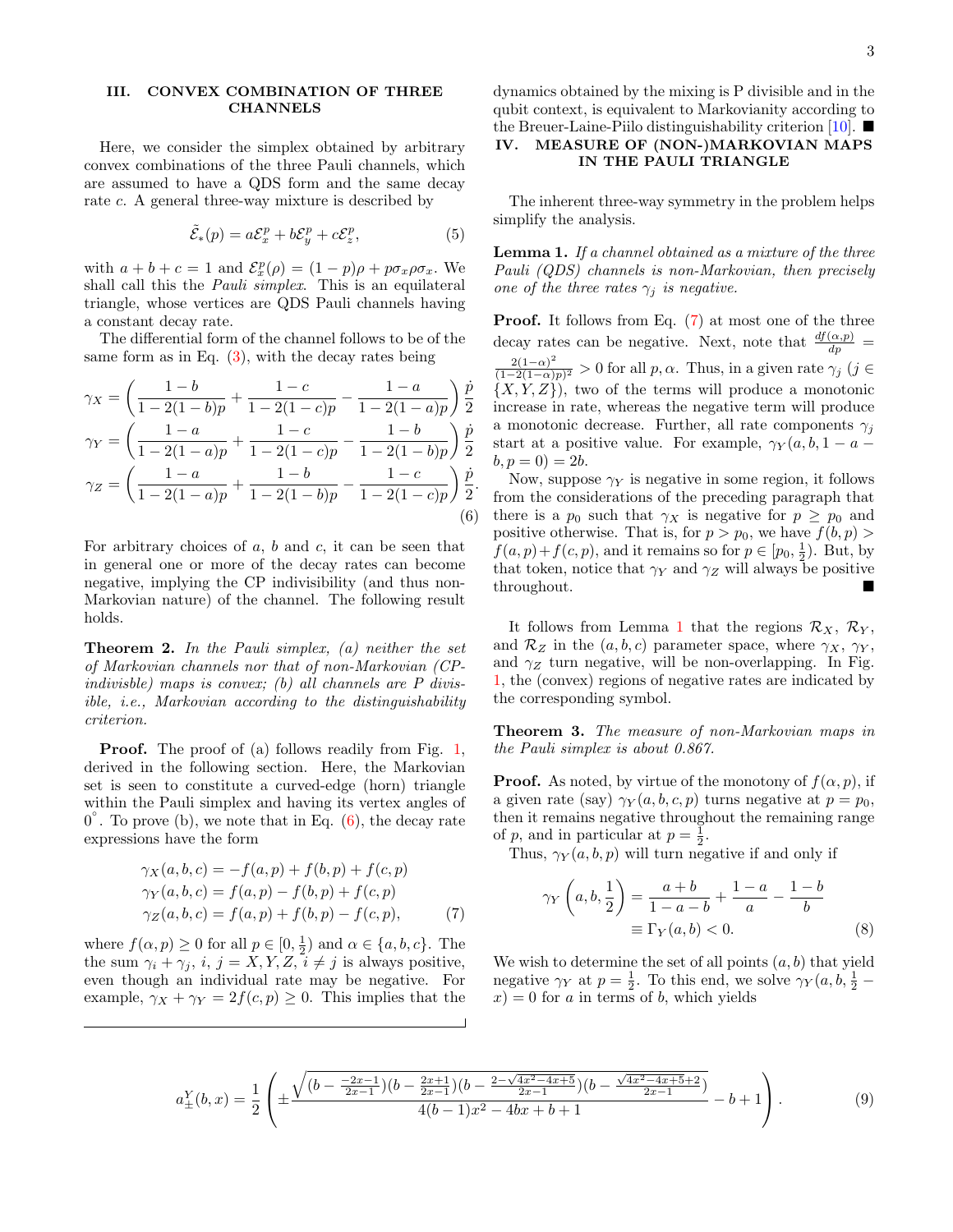

<span id="page-3-0"></span>FIG. 1. (Color online) The Pauli simplex (outer triangle), whose vertices are the Pauli QDS channels, and represented in convex coordinates in the Pauli-neutral representation (see text). The curved-edge (horn) triangle, with its interior colored magenta, represents the Markovian region, tapering to  $0^{\circ}$  at each vertex. The three convex regions marked  $\mathcal{R}_j$  $(j \in \{X, Y, Z\})$  correspond to non-Markovian (CP indivisible).The corresponding edges of the horn triangle are described by the equations  $\gamma_X(p = \frac{1}{2}) = 0$ ,  $\gamma_Y(p = \frac{1}{2}) = 0$ , and  $\gamma_Z(p=\frac{1}{2})=0$ . The area of the horn triangle is about 0.87 of the Pauli simplex.

From this, one finds that for  $b \in [0, \beta(x)]$ , where  $\beta(x) \equiv \frac{2-\sqrt{4x^2-4x+5}}{2x-1}$  is the region for which  $\gamma_Y(a, b, 0.5$  $x$ ) = 0. In this range, points  $(a, b)$  such that  $a \in (a^Y_-(b,x), a^Y_+(b,x))$  (respectively,  $[0, a^Y_-(b,x)] \cup$  $[a_{+}^{Y}(b,x)),1]$  represent those for which  $\gamma_{Y}(a,b,0.5-x)$  is negative (respectively, positive). Regions of  $b > \beta(x)$  are those for which  $\gamma_X(a, b)$  is still positive for  $p = 0.5 - x$ . Thus, we fully determine  $\mathcal{R}_Y$ , by setting  $x := 0$ . Accordingly,

$$
|\mathcal{R}_Y| = 2 \int_{b=0}^{\beta(0)} [a_+(b,0) - a_-(b,0)]db
$$
  
= 
$$
2 \int_{b=0}^{-2+\sqrt{5}} \frac{\sqrt{b^4 + 4b^3 - 2b^2 - 4b + 1}}{b+1} db
$$
  

$$
\approx 0.2898,
$$
 (10)

where the pre-factor comes from the normalization  $\int_{a=0}^{1} \int_{b=0}^{1-a} da \, db = \frac{1}{2}.$ 

Since the three non-Markovian regions are nonoverlapping, the measure of all non-Markovian channels in the Pauli simplex is  $3|\mathcal{R}_Y|$  which is 0.867. Thus, the measure of Markovian channels in the Pauli triangle is about 0.133.

Eq. [\(9\)](#page-2-3) is the equation of  $\gamma_Y$  in the representation where the coordinates  $(a, b)$  are used. The diagrammatic

depiction of the Pauli simplex in the  $(a, b)$  representation, and analogously in the  $(a, c)$  or  $(b, c)$  representation, is a right angle triangle. With a suitable linear transformation, one can shift to the "Pauli neutral" representation, which depicts the Pauli simplex as an equilateral triangle, as shown in Fig. [1.](#page-3-0)

The curved-edge (horn) triangle in Fig. [1,](#page-3-0) colored in magenta, encloses the nonconvex Markovian region. The vertex angles for this triangle are all 0°. The convex region  $\mathcal{R}_Y$ , of area about 28.98% that of the Pauli simplex, represents the set of maps where  $\gamma_Y$  alone turns negative after a sufficiently long time; similarly for  $\mathcal{R}_X$  and  $\mathcal{R}_Z$ . However, the union of these three non-Markovian regions is clearly not convex. Also, while the Markovian region is a connected region, the non-Markovian region is not, being the union of three disjoint regions.

#### V. DISCUSSION AND CONCLUSIONS

The measure of the non-Markovian region in the Pauli simplex being 0.87 means that if the three channels are mixed in a random proportion, then the probability that the resulting channel will be non-Markovian is about 0.87. The measure of CP-indivisible channels in the Pauli simplex can be considered as a quantification of the nonconvexity of the set of CP-divisible channels in this example. This unequivocally answers in the negative the question posed earlier, of whether the instances of nonconvexity are confined to a zero-measure set. We point out that this strongly constrains any QRT of non-Markovianity wherein CP-divisible maps correspond to free states.

### VI. ACKNOWLEDGEMENTS:

V.J. thanks Namit Anand for useful comments on the paper. The work of V.J. and F.P. is based upon research supported by the South African Research Chair Initiative of the Department of Science and Technology and National Research Foundation. R.S. thanks the Defense Research and Development Organization (DRDO), India for the support provided through Project No. ERIP/ER/991015511/M/01/1692.

# Appendix A: Intermediate Maps of Convex Combinations of Channels and non-Markovianity

Consider the convex combination of two channels as in Eq. [\(2\)](#page-1-2). To check the non-Markovianity of the channel  $\mathcal{E}_{*}$  according to the Rivas-Huelga-Plenio (RHP) cri-terion [\[6\]](#page-4-5), we consider the intermediate map  $\mathcal{E}_*(q, p)$  defined by  $\mathcal{E}_*(q) = \mathcal{E}_*(q, p)\mathcal{E}_*(p)$ , with  $p \le q < \frac{1}{2}$  and  $a \in (0,1)$ . For this, we use the A-matrix representation of the map following  $[4, 5]$  $[4, 5]$ . The A matrix acts on the density matrix expressed as a column vector. The A matrix for the intermediate map is therefore readily obtained by